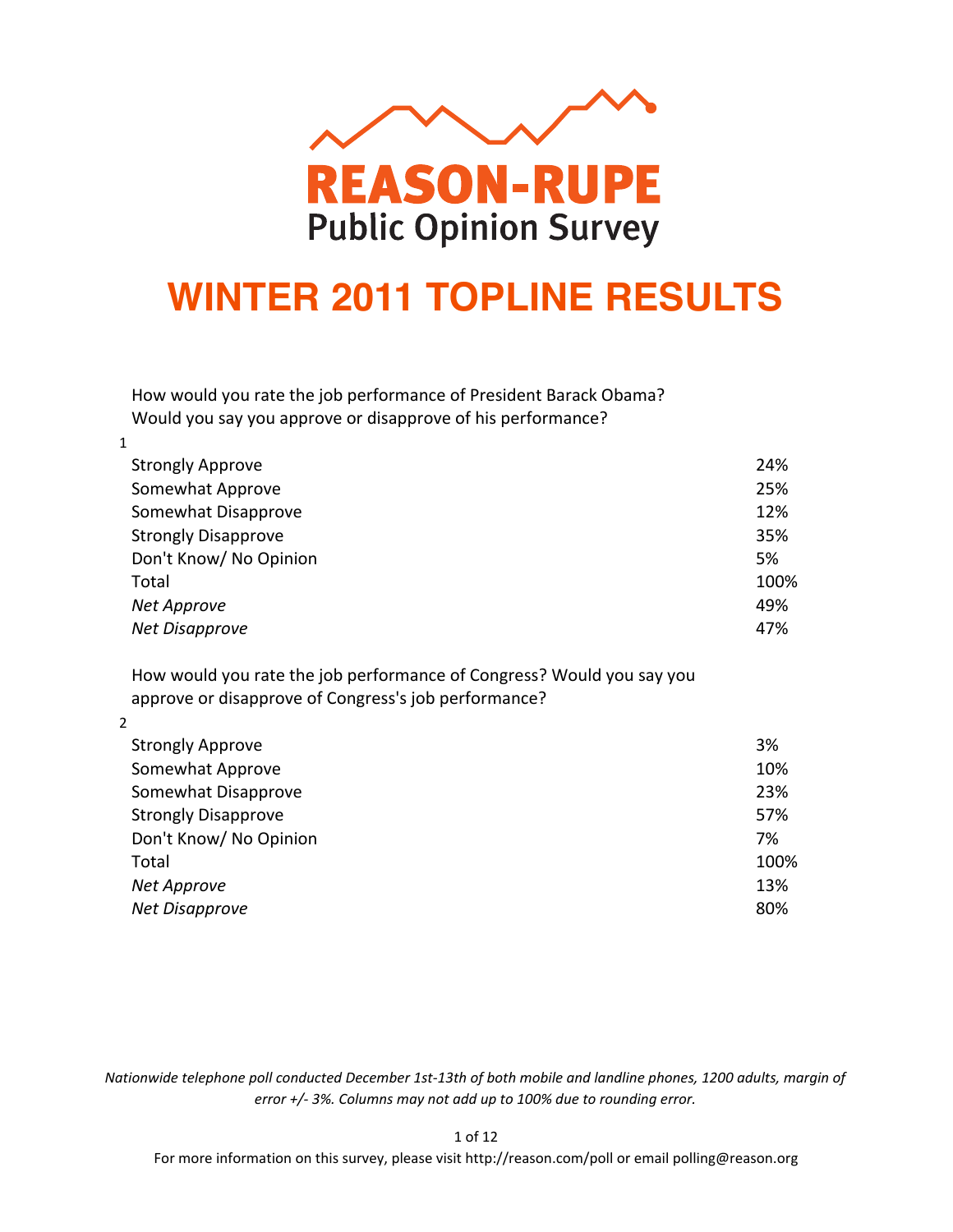3 How do you typically travel to work? Do you...

| Drive Alone                       | 51%      |
|-----------------------------------|----------|
| Carpool                           | 4%       |
| <b>Bus</b>                        | 3%       |
| Subway, Light Rail, Trolley, etc. | 2%       |
| <b>Bike</b>                       | $< 1 \%$ |
| Walk                              | <1%      |
| Telecommute                       | 4%       |
| Do Not Work                       | 32%      |
| Don't Know/ No Opinion            | 1%       |
| Total                             | 100%     |

4 How many minutes does it usually take you to commute from home to work? (OPEN-ENDED)

| $1 - 10$                    | 25%  |
|-----------------------------|------|
| $11 - 20$                   | 29%  |
| $21 - 30$                   | 18%  |
| 31-180                      | 23%  |
| Depends                     | 3%   |
| Don't Know                  | 1%   |
| <b>Total (Of Commuters)</b> | 100% |

5 About how many miles is your commute from home to work? {OPEN}

| $0 - 5$              | 28%  |
|----------------------|------|
| $6 - 10$             | 19%  |
| $11 - 22$            | 24%  |
| 23-150               | 22%  |
| Varies               | 3%   |
| Don't Know           | 4%   |
| Total (Of Commuters) | 100% |

6 How often do you use public transportation, such as buses, trains, and/or subways? Would you say...

| Every Day              | 6%      |
|------------------------|---------|
| A Few Times a Week     | 6%      |
| A Few Times a Month    | 7%      |
| A Few Times a Year     | 18%     |
| Never                  | 63%     |
| Don't Know/ No Opinion | $<$ 1 % |
| Total                  | 100%    |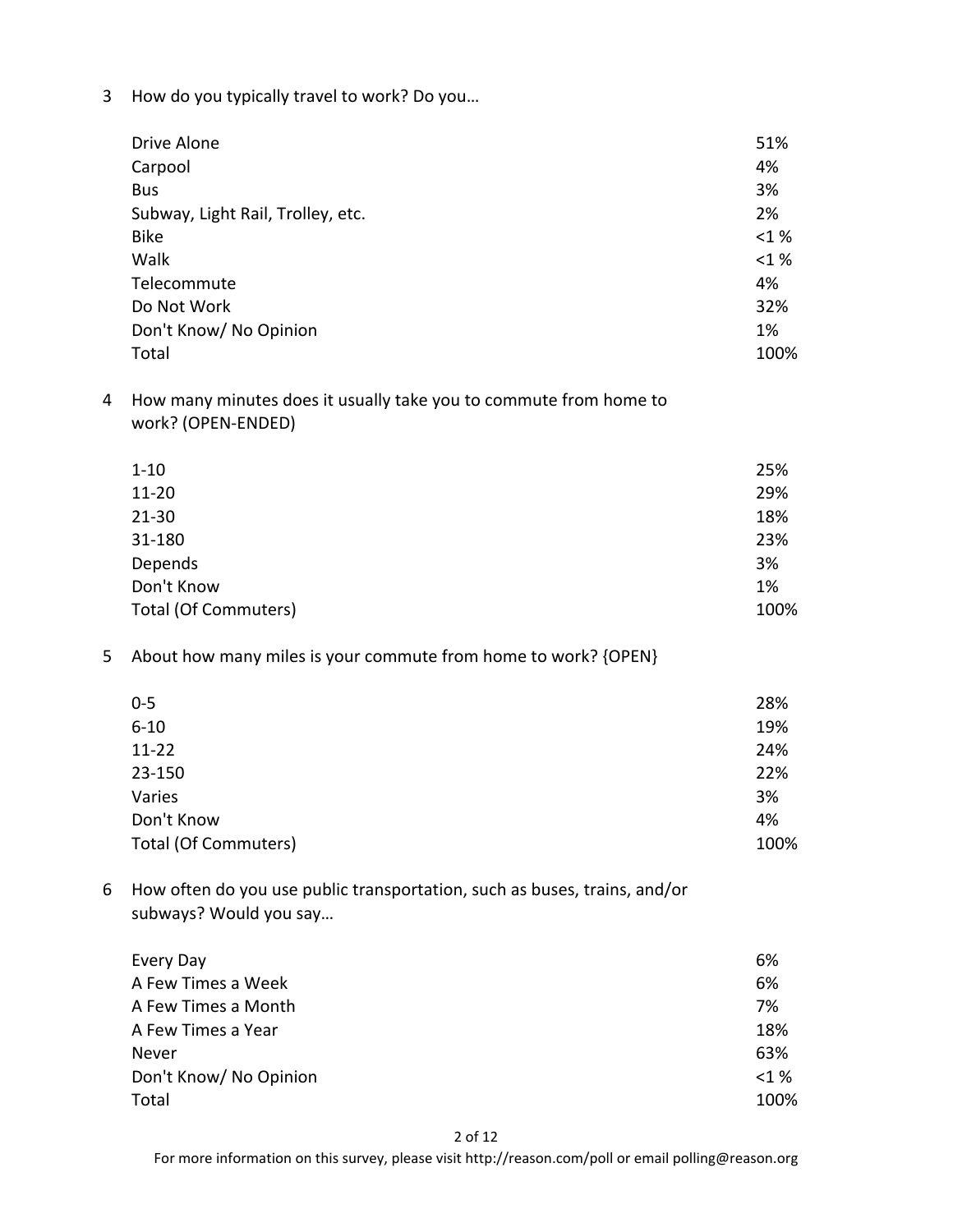7 How often do you get stuck in traffic jams? Would you say...

| Every Day              | 14%  |
|------------------------|------|
| A Few Times a Week     | 17%  |
| A Few Times a Month    | 17%  |
| A Few Times a Year     | 21%  |
| Never                  | 30%  |
| Don't Know/ No Opinion | 1%   |
| Total                  | 100% |

8 Compared to five years ago, would you say traffic congestion has gotten worse, gotten better or stayed about the same?

| Worse                  | 49%  |
|------------------------|------|
| Better                 | 8%   |
| Stayed the Same        | 38%  |
| Don't Know/ No Opinion | 4%   |
| Total                  | 100% |

9 Looking ahead, in the next five years do you think traffic congestion will get worse, better or stay about the same?

| Worse                  | 54%  |
|------------------------|------|
| Better                 | 12%  |
| Stay the Same          | 28%  |
| Don't Know/ No Opinion | 6%   |
| Total                  | 100% |

# 10 Would you say the overall quality and condition of your area's transportation system is excellent, good, fair, or poor?

| Excellent              | 6%   |
|------------------------|------|
| Good                   | 35%  |
| Fair                   | 35%  |
| Poor                   | 16%  |
| Don't Know/ No Opinion | 9%   |
| Total                  | 100% |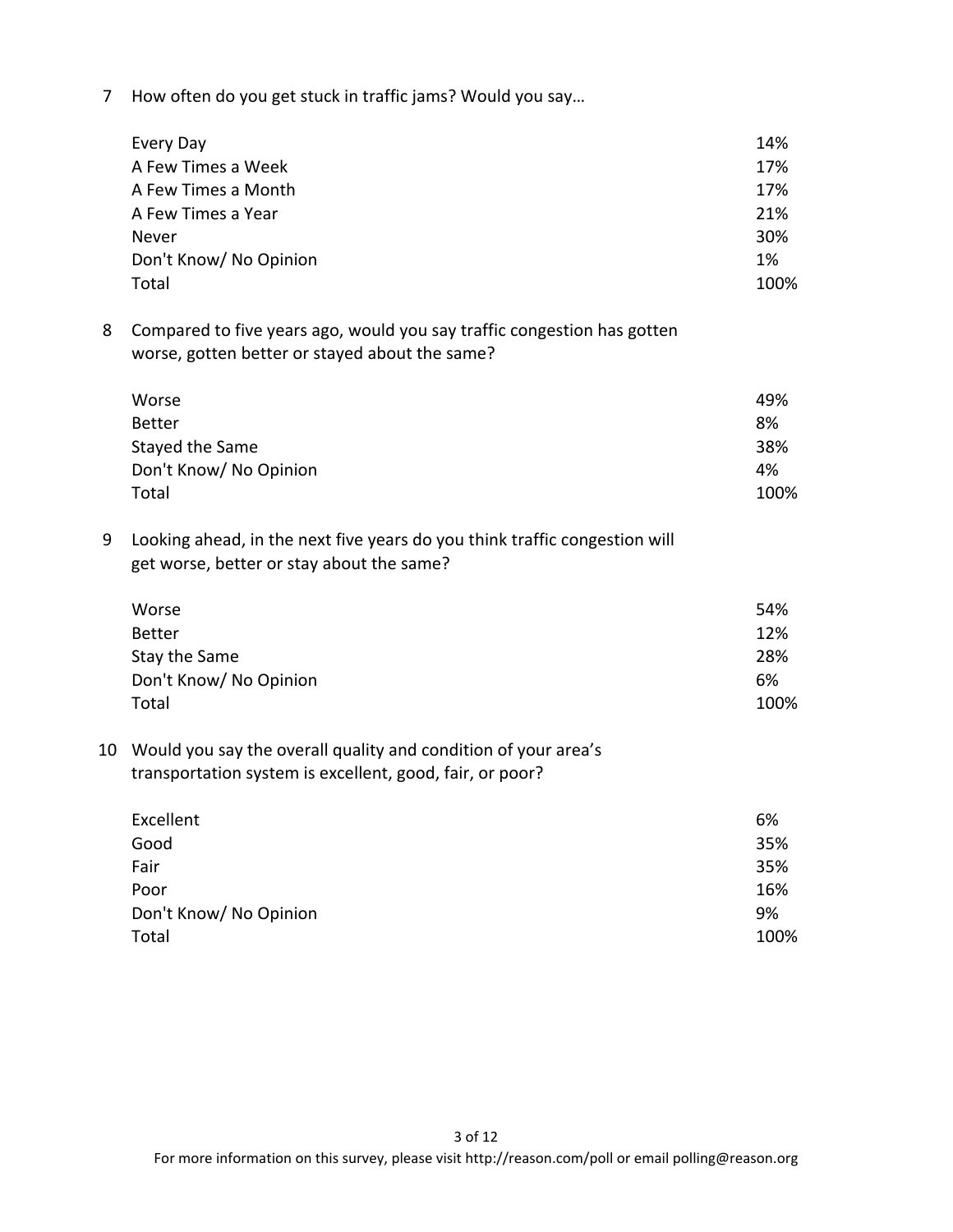11 The federal gas tax is currently 18.4 cents a gallon, and nearly all the revenue is used to pay for highways and transit. Some say our roads and transit systems are crumbling and need more funding. Others say the government wastes a lot of the gas tax money it already receives. Do you favor or oppose raising the federal gas tax?

| <b>Strongly Favor</b>  | 8%   |
|------------------------|------|
| Somewhat Favor         | 11%  |
| Somewhat Oppose        | 21%  |
| <b>Strongly Oppose</b> | 56%  |
| Don't Know/ No Opinion | 4%   |
| Total                  | 100% |
| Net Favor              | 19%  |
| Net Oppose             | 77%  |

12 If 10 percent of all commuters in your area use transit systems, would you say the transit system should receive:

| 10% of Transportation Funding           | 33%  |
|-----------------------------------------|------|
| More than 10% of Transportation Funding | 33%  |
| Less than 10% of Transportation Funding | 15%  |
| Don't Know/ No Opinion                  | 18%  |
| Total                                   | 100% |

13 Which statement do you agree with more: We can't end our traffic congestion problems by expanding current roads and building new ones. Instead we need better mass transit systems, so more funding should go to transit - even if that means roads and highways don't get the money they need for repairs or expansion; or, Most people, businesses and our economy rely on roads and highways. So roads and highways should get the level of funding they need - even if that means we are unable to offer more mass transit options.

| Prioritize funding for public transit     | 30%  |
|-------------------------------------------|------|
| Prioritize funding for roads and highways | 62%  |
| Don't Know/ No Opinion                    | 8%   |
| Total                                     | 100% |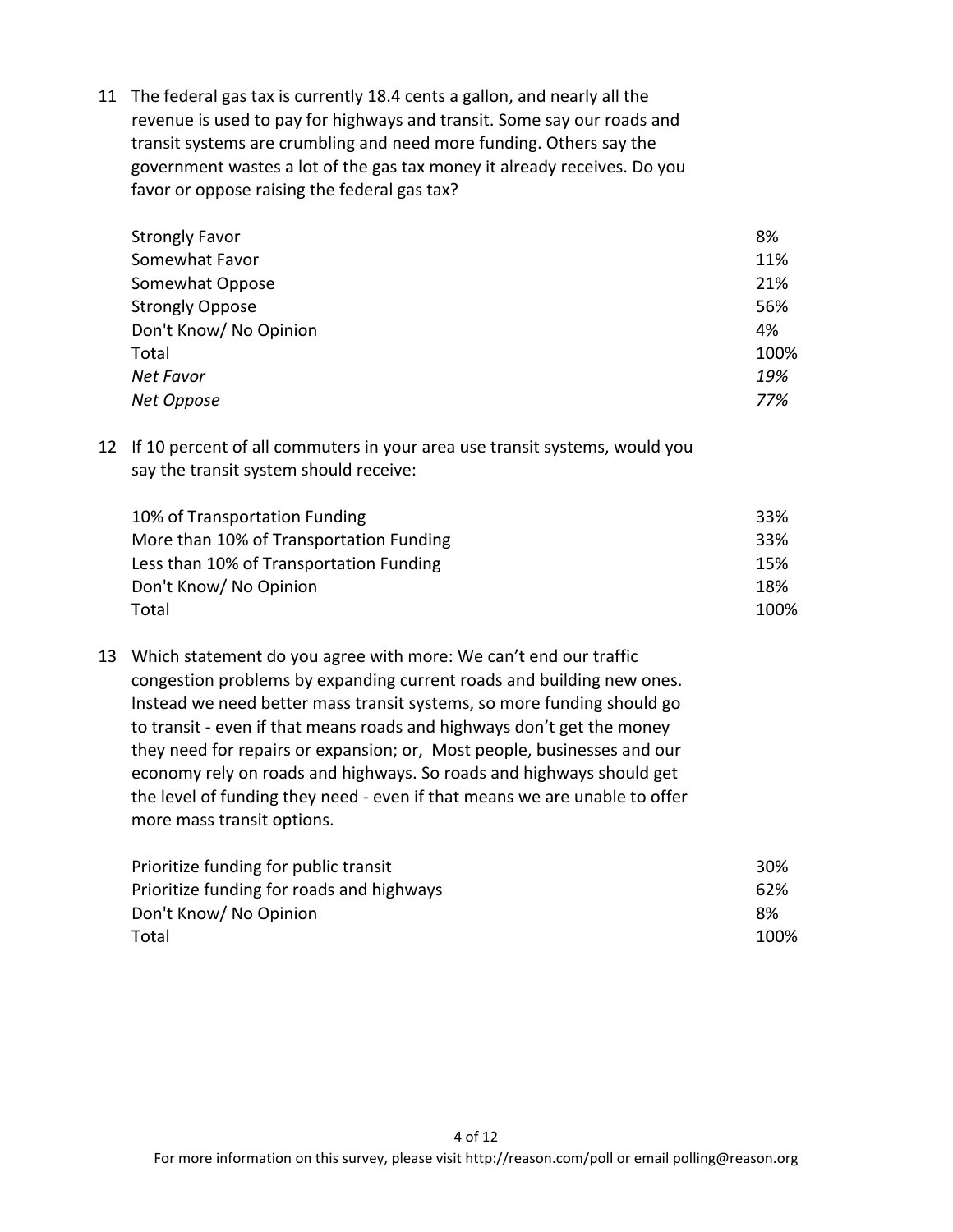| 14 If your region expanded its highway system, would you prefer to pay for |
|----------------------------------------------------------------------------|
| the new lanes or new highways by raising taxes or by paying tolls when     |
| you drive on them?                                                         |

|    | Tax Increases<br><b>Tolls</b><br>Don't Know/ No Opinion<br>Total                                                                        | 28%<br>58%<br>13%<br>100% |
|----|-----------------------------------------------------------------------------------------------------------------------------------------|---------------------------|
| 15 | In some areas, drivers pay tolls to drive on certain roads. Is there a toll<br>road in your area?                                       |                           |
|    | Yes<br><b>No</b><br>Don't Know<br>Total                                                                                                 | 41%<br>58%<br>1%<br>100%  |
| 16 | If your area built a new toll lane or road and using it would save you a<br>significant amount of time, would you pay a toll to use it? |                           |
|    | Yes                                                                                                                                     | 59%                       |
|    | Maybe                                                                                                                                   | 13%                       |
|    | <b>No</b>                                                                                                                               | 27%                       |
|    | Don't Know/ No Opinion<br>Total                                                                                                         | 1%<br>100%                |
| 17 | On average, about how much would you be willing to pay per trip to use<br>this toll lane? (OPEN-ENDED)                                  |                           |
|    | None                                                                                                                                    | 27%                       |
|    | $$0.05 - 0.75$                                                                                                                          | 17%                       |
|    | $$0.76-1.00$                                                                                                                            | 15%                       |
|    | $$1.01-2.00$                                                                                                                            | 16%                       |
|    | \$2.01-25.00                                                                                                                            | 12%                       |
|    | Depends                                                                                                                                 | 4%                        |
|    | Don't Know                                                                                                                              | 8%                        |
|    | Total                                                                                                                                   | 100%                      |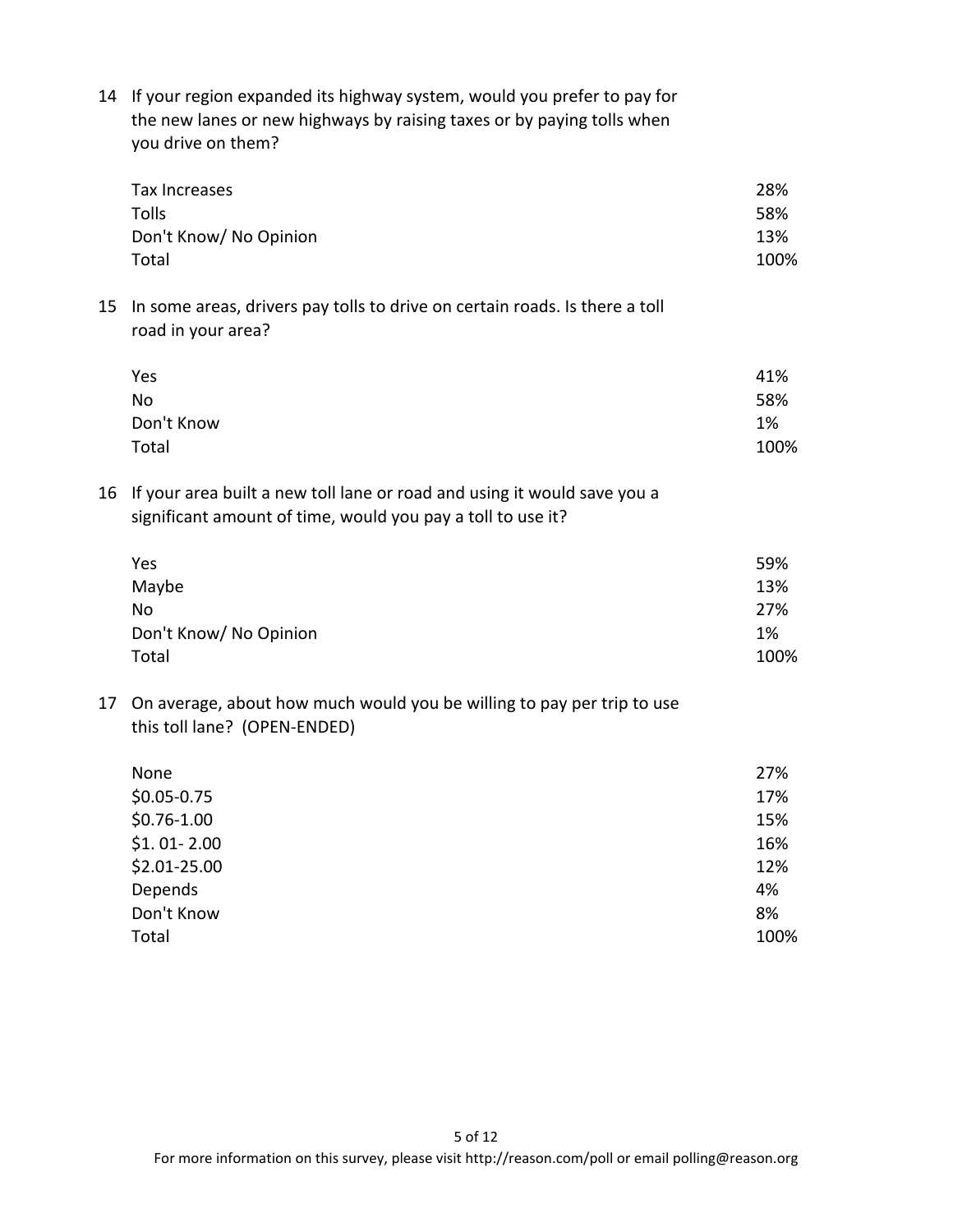18 Many governments are partnering with private companies to build and expand highways, airports and other infrastructure projects that government might not be able to afford otherwise. Do you favor or oppose these public-private partnerships?

| <b>Strongly Favor</b>  | 22%  |
|------------------------|------|
| Somewhat Favor         | 33%  |
| Somewhat Oppose        | 15%  |
| <b>Strongly Oppose</b> | 20%  |
| Don't Know/ No Opinion | 10%  |
| Total                  | 100% |
| Net Favor              | 55%  |
| Net Oppose             | 35%  |

19 To reduce traffic congestion, some regions are allowing individual drivers to pay a toll to use HOV lanes that have previously been reserved for cars with 2 or more people in them. Some say this offers everyone a faster trip and brings in needed revenue. Others say it is unfair to low-income drivers. Do you support or oppose allowing individual drivers use HOV lanes if they pay a toll?

| <b>Strongly Support</b> | 34%  |
|-------------------------|------|
| Somewhat Support        | 23%  |
| Somewhat Oppose         | 12%  |
| <b>Strongly Oppose</b>  | 23%  |
| Don't Know/ No Opinion  | 9%   |
| Total                   | 100% |
| Net Favor               | 57%  |
| Net Oppose              | 35%  |

20 Another plan being used to reduce congestion during rush hours is charging adjustable tolls on new toll roads. The tolls are higher at times when traffic is heavy and lower when traffic is light. Is that something you support or oppose? Is that strongly or somewhat?

| 20%  |
|------|
| 19%  |
| 15%  |
| 35%  |
| 10%  |
| 100% |
| 39%  |
| 50%  |
|      |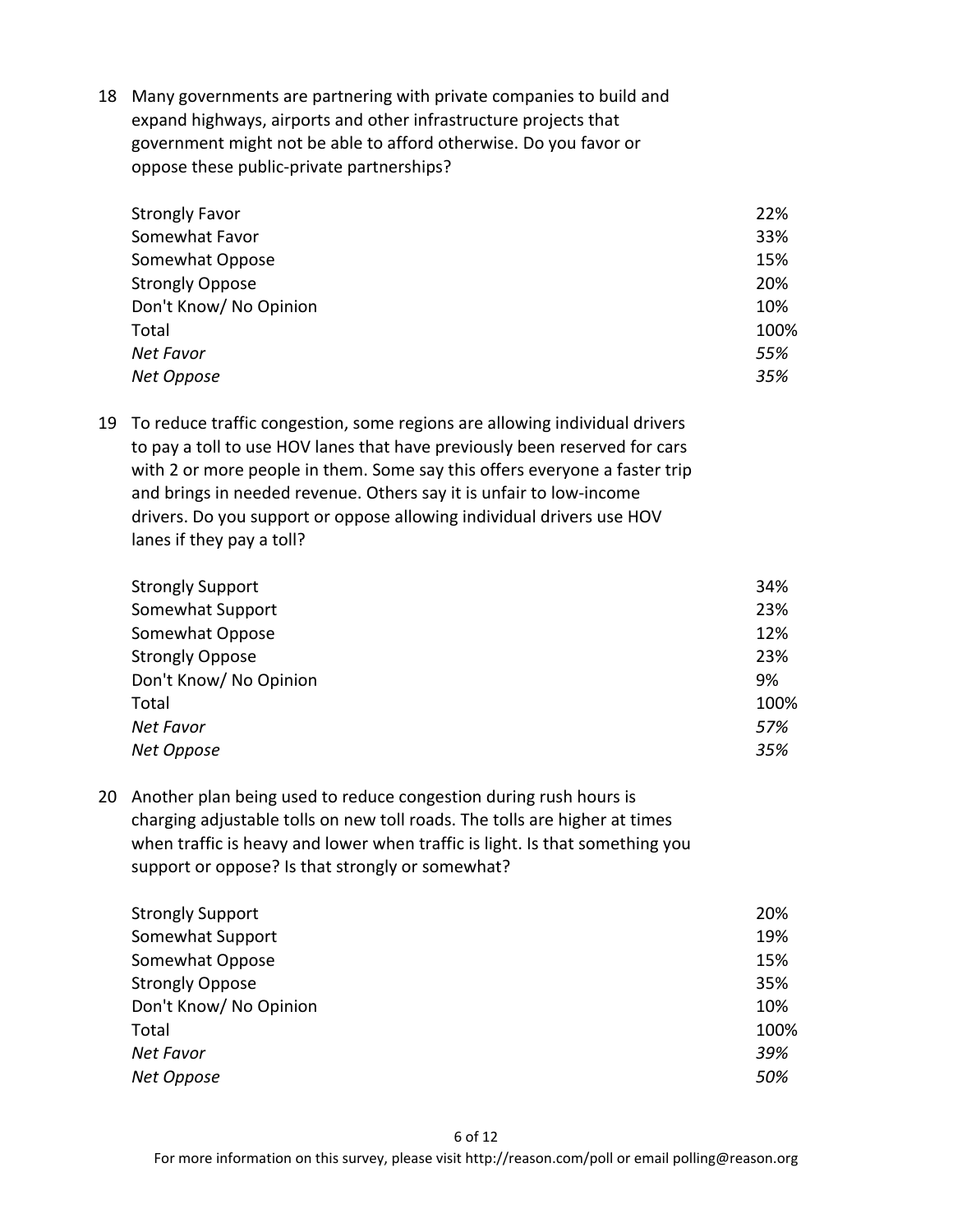21 Which statement do you agree with more? Federal and state governments should spend taxpayer money to build and operate high-speed rail systems where they think they are needed; or, Private companies should build and operate high-speed rail systems where they think riders will pay to use them.

| Government build high-speed rail                                                                        | 34%  |
|---------------------------------------------------------------------------------------------------------|------|
| Private companies build high-speed rail                                                                 | 55%  |
| Don't Know/ No Opinion                                                                                  | 11%  |
| Total                                                                                                   | 100% |
| 22 Do you think the government generally spends transportation funding<br>ineffectively or effectively? |      |

| Ineffectively          | 65%  |
|------------------------|------|
| Effectively            | 23%  |
| Don't Know/ No Opinion | 13%  |
| Total                  | 100% |

# 23 Should talking on your cell phone while driving be illegal?

| Yes                    | 69%  |
|------------------------|------|
| No                     | 29%  |
| Don't Know/ No Opinion | 3%   |
| Total                  | 100% |

# 24 Should texting on your cell phone while driving be illegal?

| Yes                    | 89%  |
|------------------------|------|
| No                     | 10%  |
| Don't Know/ No Opinion | 1%   |
| Total                  | 100% |

# 25 ARE YOU REGISTERED TO VOTE?

| Yes                | 88%  |
|--------------------|------|
| No                 | 9%   |
| Refused to Respond | 3%   |
| Total              | 100% |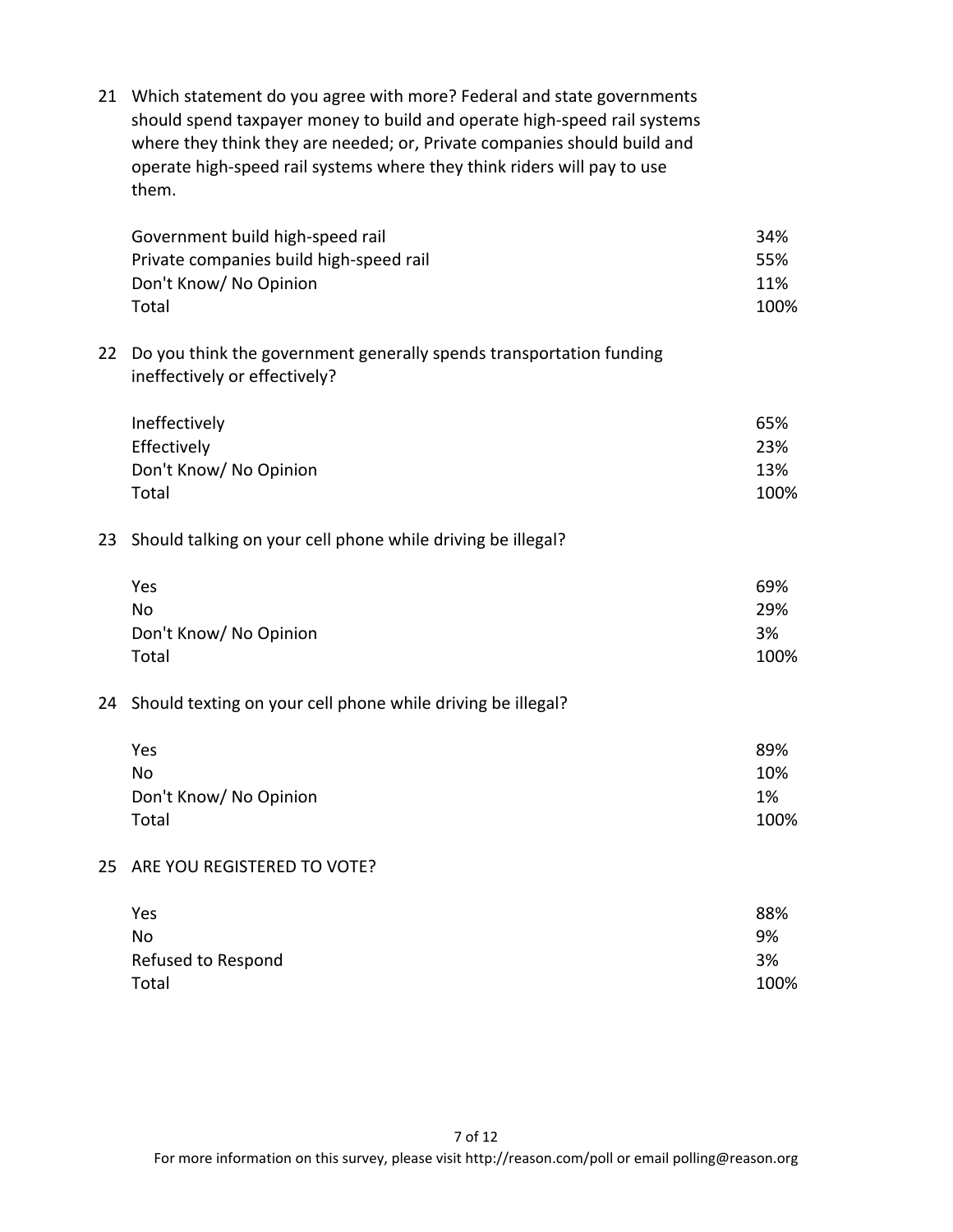26 In politics today, do you consider yourself a Republican, Democrat, Independent, or what? (DERIVED)

|    | Democrat<br>Democrat-Leaner<br>Pure Independent<br>Republican Leaner<br>Republican                                          | 33%<br>12%<br>16%<br>10%<br>25% |
|----|-----------------------------------------------------------------------------------------------------------------------------|---------------------------------|
|    | Don't Know<br>Total                                                                                                         | 4%<br>100%                      |
| 27 | In politics today, do you consider yourself a Republican, Democrat,<br>Independent, or what?<br>(DERIVED, includes leaners) |                                 |
|    | Democrat                                                                                                                    | 45%                             |
|    | Pure Independent                                                                                                            | 16%                             |
|    | Republican                                                                                                                  | 35%                             |
|    | Don't Know                                                                                                                  | 4%                              |
|    | Total                                                                                                                       | 100%                            |
| 28 | American Political Landscape                                                                                                |                                 |
|    | (DERIVED)                                                                                                                   |                                 |
|    | Democrat                                                                                                                    | 22%                             |
|    | Occupy Wall Street Supporter                                                                                                | 26%                             |
|    | Pure Independent                                                                                                            | 6%                              |
|    | Both Occupy Wall Street and Tea Party Supporter                                                                             | 7%                              |
|    | <b>Tea Party Supporter</b>                                                                                                  | 23%                             |
|    | Republican                                                                                                                  | 12%                             |
|    | Don't Know                                                                                                                  | 3%                              |
|    | Total                                                                                                                       | 100%                            |
| 29 | American Ideological Landscape, Based on Role of Government Questions<br>(DERIVED)                                          |                                 |

| 23%  |
|------|
| 17%  |
| 24%  |
| 23%  |
| 13%  |
| 100% |
|      |

8 of 12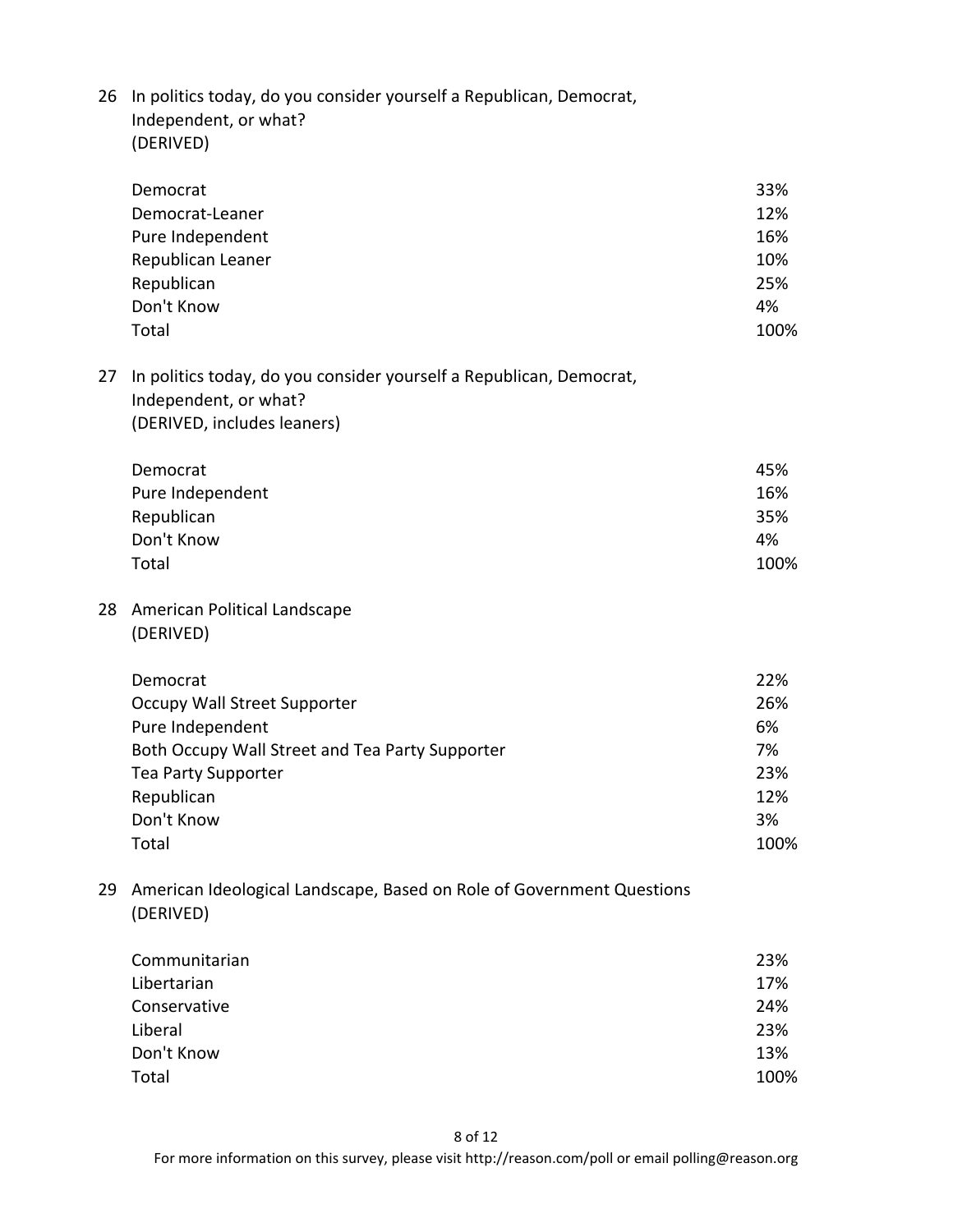30 Do you consider yourself a supporter of the Tea Party movement or not? {IF SUPPORTER}: Would you say you're a strong or weak supporter?

| <b>Strong Tea Party Supporter</b> | 11%  |
|-----------------------------------|------|
| Weak Tea Party Supporter          | 19%  |
| Not a Tea Party Supporter         | 59%  |
| Not Sure                          | 10%  |
| Total                             | 100% |
| Net Supporter                     | 30%  |
| Net Non-Supporter                 | 69%  |

31 Do you consider yourself a supporter of the Occupy Wall Street movement or not? {IF SUPPORTER}: Would you say you're a strong or weak supporter?

| <b>Strong Occupy Wall Street Supporter</b> | 16%  |
|--------------------------------------------|------|
| Weak Occupy Wall Street Supporter          | 17%  |
| Not an Occupy Wall Street Party Supporter  | 57%  |
| Not Sure                                   | 10%  |
| Total                                      | 100% |
| Net Supporter                              | 33%  |
| Net Non-Supporter                          | 67%  |

32 Thinking about your overall political philosophy, would you describe yourself as...conservative, moderate, liberal, libertarian, progressive, or something else?

| Conservative     | 29%  |
|------------------|------|
| Moderate         | 28%  |
| Liberal          | 17%  |
| Libertarian      | 5%   |
| Progressive      | 10%  |
| Don't Know/Other | 10%  |
| Total            | 100% |
|                  |      |

33 Role of Government Questions

Some people say the less government the better, others say that there are more things that government should be doing. Which comes closer to your own view?

| Less Government the Better             | 45%  |
|----------------------------------------|------|
| More Things Government Should Be Doing | 48%  |
| Don't Know/ No Opinion                 | 7%   |
| Total<br>9 of 12                       | 100% |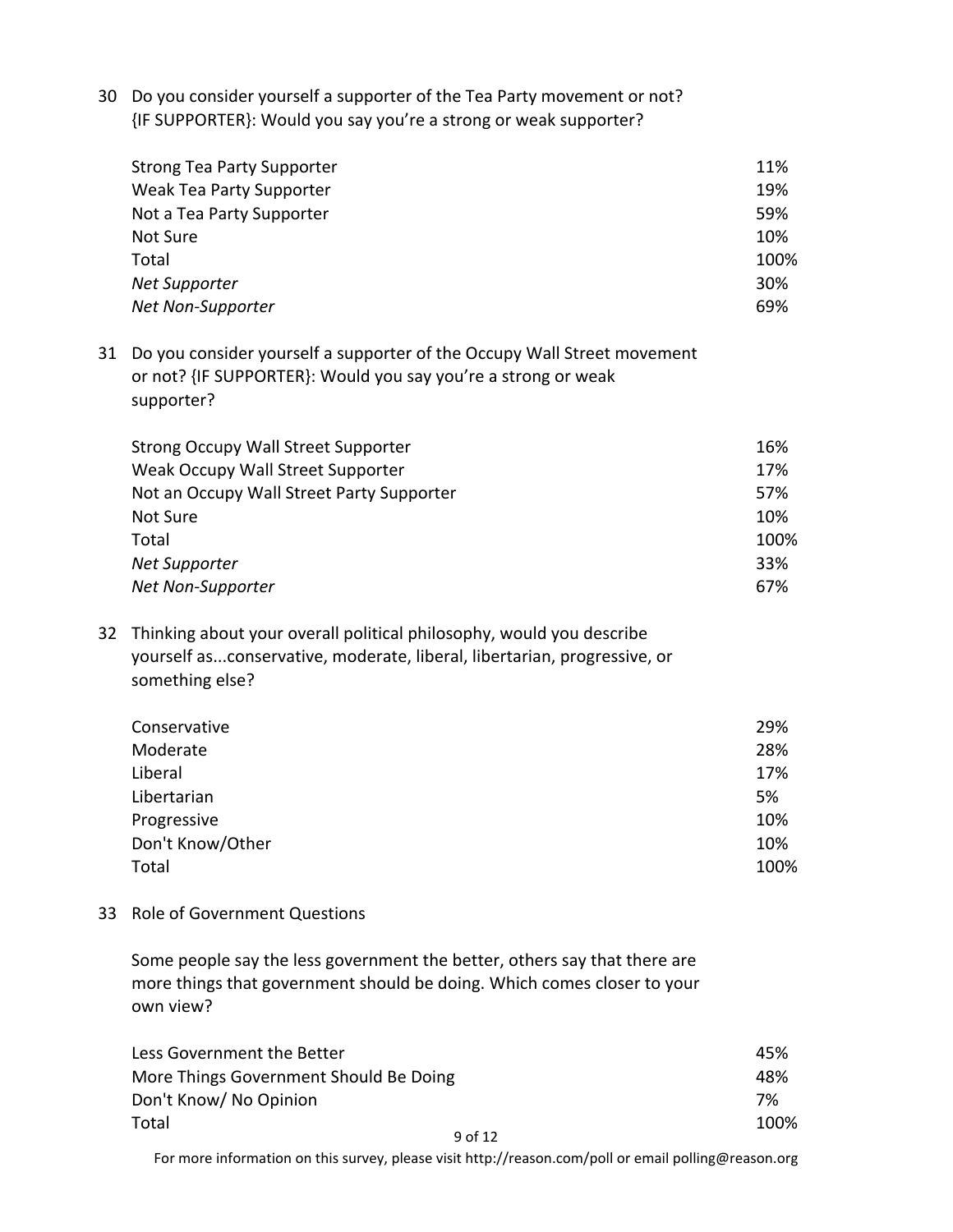| 34 | Some people say we need a strong government to handle today's complex<br>economic problems, others say that people would be better able to handle<br>today's problems within a free market with less government involvement.<br>Which comes closer to your own view? |                                         |
|----|----------------------------------------------------------------------------------------------------------------------------------------------------------------------------------------------------------------------------------------------------------------------|-----------------------------------------|
|    | Strong Government to Handle Complex Economic Problems<br>Better Able to Handle within Free Market<br>Don't Know/ No Opinion<br>Total                                                                                                                                 | 46%<br>47%<br>7%<br>100%                |
| 35 | Some people think the government should promote traditional values in<br>our society. Others think the government should not favor any particular<br>set of values. Which comes closer to your own view?                                                             |                                         |
|    | <b>Government Should Promote Traditional Values</b><br>Government Should Not Promote Particular Set of Values<br>Don't Know/ No Opinion<br>Total                                                                                                                     | 51%<br>41%<br>8%<br>100%                |
| 36 | Some people think the government should have a role in promoting virtue<br>in society. Others think it should not be the role of government to<br>promote virtue in society. Which comes closer to your own view?                                                    |                                         |
|    | Government Have Role in Promoting Virtue in Society<br>Government Not Have Role in Promoting Virtue in Society<br>Don't Know/ No Opinion<br>Total                                                                                                                    | 35%<br>54%<br>12%<br>100%               |
| 37 | <b>Demographics</b>                                                                                                                                                                                                                                                  |                                         |
|    | <b>GENDER</b>                                                                                                                                                                                                                                                        |                                         |
|    | Male<br>Female<br>Total                                                                                                                                                                                                                                              | 48%<br>52%<br>100%                      |
|    | <b>AGE GROUP</b>                                                                                                                                                                                                                                                     |                                         |
|    | 18 to 29<br>30 to 44<br>45 to 54<br>55 to 64<br>65 or Older<br>Total                                                                                                                                                                                                 | 22%<br>26%<br>19%<br>16%<br>17%<br>100% |
|    |                                                                                                                                                                                                                                                                      |                                         |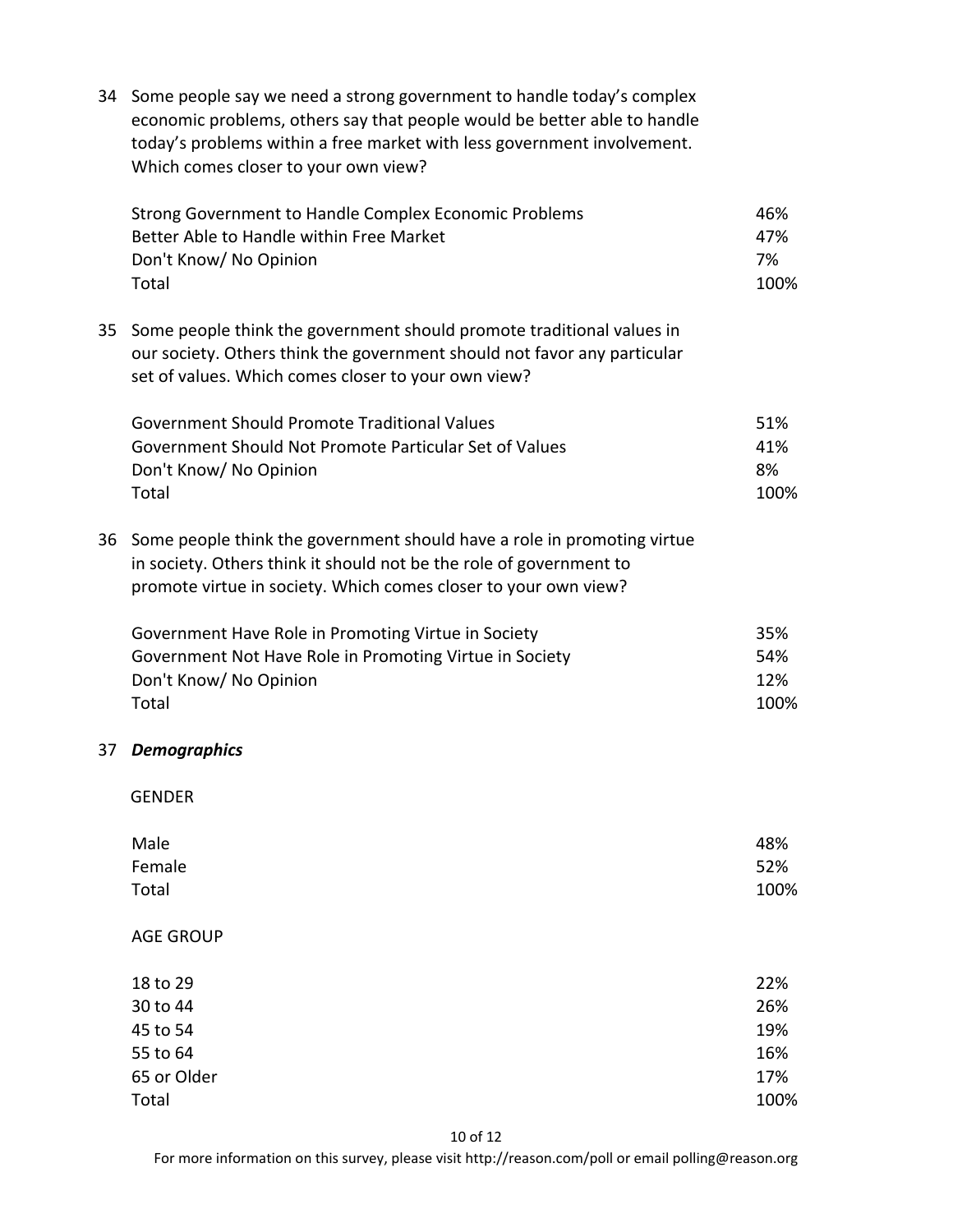# 38 ETHNICITY/RACE

| White                  | 65%  |
|------------------------|------|
| <b>Black</b>           | 13%  |
| Hispanic               | 16%  |
| Asian                  | 5%   |
| <b>Native American</b> | 1%   |
| Other                  | 1%   |
| Total                  | 100% |

#### 39 ANNUAL HOUSEHOLD INCOME

| Less than $$25,000$    | 16%  |
|------------------------|------|
| \$25,000 to \$49,999   | 22%  |
| \$50,000 to \$74,999   | 18%  |
| \$75,000 to \$99,999   | 12%  |
| \$100,000 to \$199,999 | 13%  |
| \$200,000 to \$299,999 | 2%   |
| \$300,000 or More      | 2%   |
| Don't Know/ Refused    | 14%  |
| Total                  | 100% |

#### 40 EDUCATION

| Less than High School Graduate         | 4%   |
|----------------------------------------|------|
| High School Graduate                   | 21%  |
| Some College/ Trade/ Vocational School | 29%  |
| <b>College Graduate</b>                | 27%  |
| Post Graduate                          | 14%  |
| Refused to Respond                     | 4%   |
| Total                                  | 100% |

### 41 EMPLOYMENT STATUS

| <b>Employed Full Time PRIVATE</b> |          | 31% |      |
|-----------------------------------|----------|-----|------|
| <b>Employed Full Time PUBLIC</b>  |          | 8%  |      |
| <b>Employed Part Time PRIVATE</b> |          | 9%  |      |
| <b>Employed Part Time PUBLIC</b>  |          | 3%  |      |
| Self-Employed                     |          | 10% |      |
| Homemaker                         |          | 5%  |      |
| Retired                           |          | 16% |      |
| Student                           |          | 3%  |      |
| Unemployed                        |          | 10% |      |
| Refused                           |          | 4%  |      |
| Total                             |          |     | 100% |
|                                   | 11 of 12 |     |      |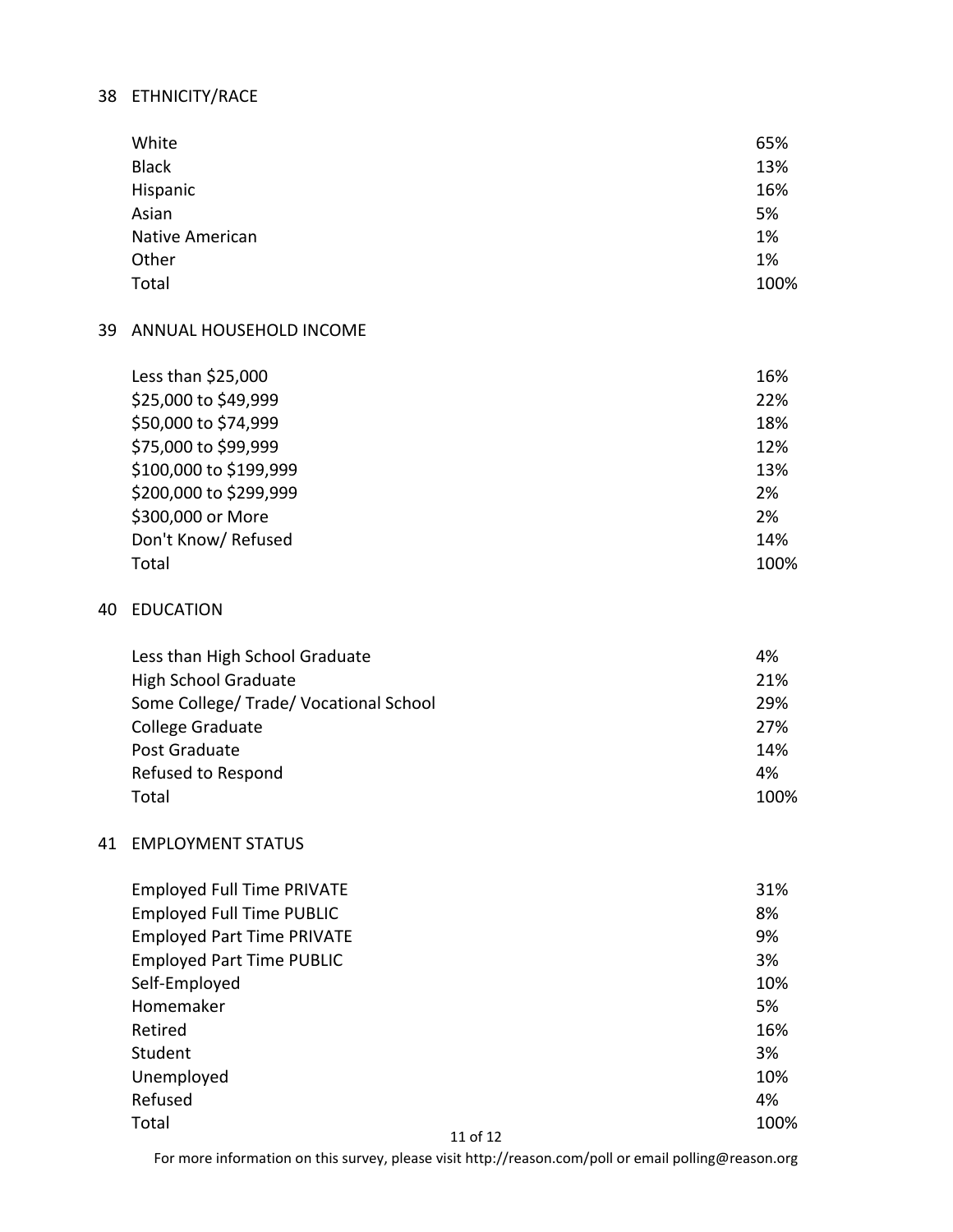# 42 Workforce: PUBLIC AND PRIVATE EMPLOYEES

|    | <b>Public Sector</b><br><b>Private Sector</b><br>Total (Of Workforce)          | 16%<br>84%<br>100%               |
|----|--------------------------------------------------------------------------------|----------------------------------|
| 43 | PHONE ACCESS                                                                   |                                  |
|    | Landline Only<br>Cell Phone Only<br><b>Both</b><br>Refused to Respond<br>Total | 6%<br>15%<br>76%<br>4%<br>100%   |
| 44 | <b>REGION</b>                                                                  |                                  |
|    | Northeast<br>Midwest<br>South<br>West<br>Total                                 | 18%<br>22%<br>36%<br>23%<br>100% |
| 45 | PHONE TYPE                                                                     |                                  |
|    | Landline<br>Cell Phone<br>Total                                                | 68%<br>32%<br>100%               |